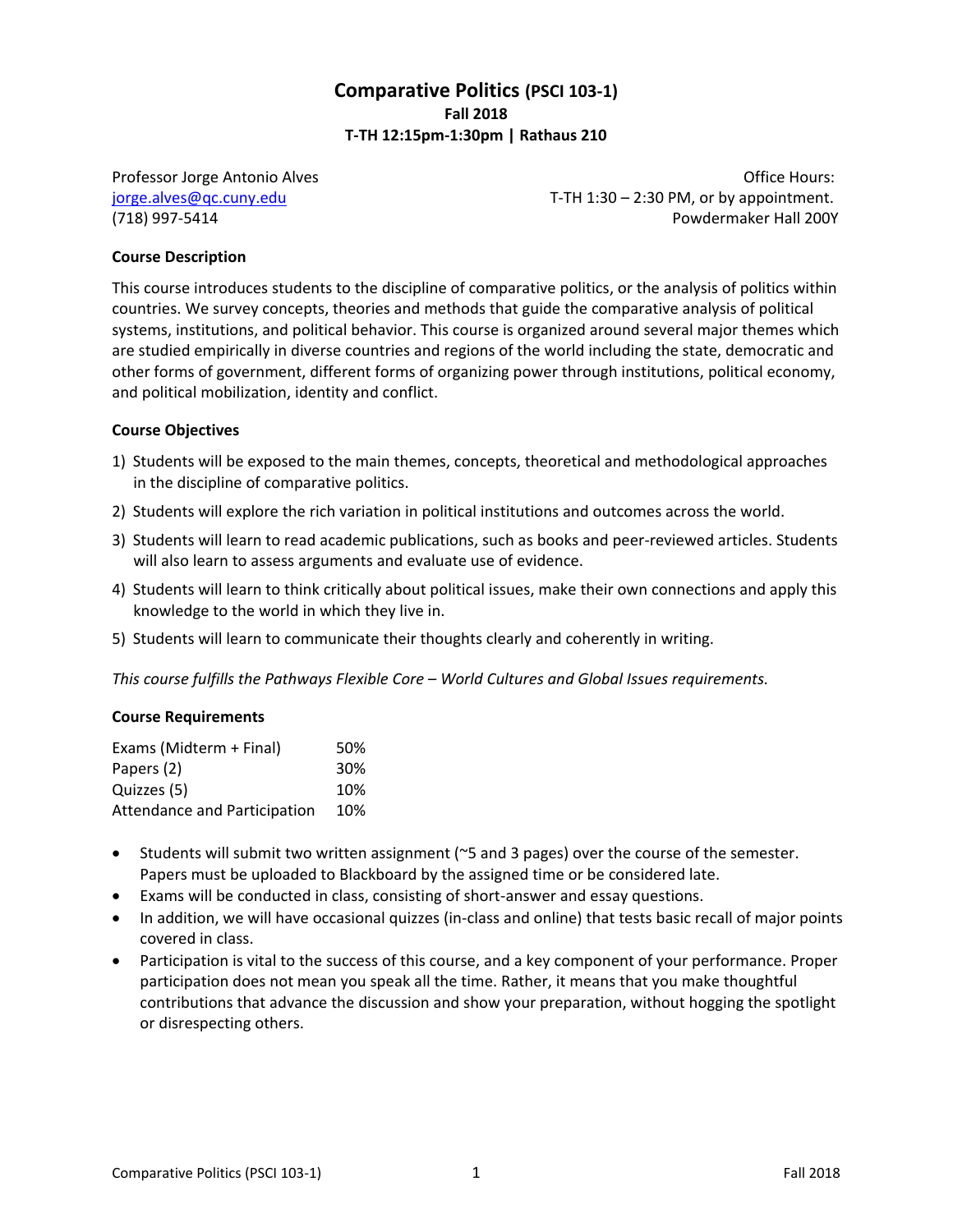# **Readings**

There are no books to purchase for this class. Course readings are available in the course's Blackboard website. All students are required to obtain access to Blackboard and check it regularly for announcements. You can login to Blackboard through the CUNY main page: http://www.cuny.edu.

Students are expected to complete readings before the scheduled class and to come prepared to participate actively in class discussion. Be prepared to summarize the main points in the readings to your peers*.* Of course, it is ok if you do not understand something; in those cases, bring good questions.

## **Missed Exams and Late Assignments**

Tests may only be made up in the case of proven medical emergencies or religious observance. Since our papers are linked to in-class group activities, they must be turned in prior to class or receive a 1-grade penalty. You must notify me if you require accommodation for religious observance by the first week of class. All work must be made-up within two weeks of the due date to be considered.

### **Grading and Appeals**

There is no grading curve in this class. Consequently, it is possible that every single student could earn an A+. I value transparency in grading, and am cognizant of the possibility of mistakes. I will gladly discuss grading with students, but will do so only in person, during office hours or by appointment.

Students with disabilities needing academic accommodation should register with and provide documentation to the Office of Special Services, located in 111 Frese Hall by the first week of class. OSS will provide you with a letter for you to bring to me indicating the necessary accommodations.

### **Academic Honesty**

Academic dishonesty, including plagiarism, purchasing papers, and/or cheating in exams and quizzes, will be sanctioned according the [CUNY's Academic Integrity Policy](https://www.cuny.edu/about/administration/offices/la/Academic_Integrity_Policy.pdf). If you use any major idea or more than three words, you must cite the source. If you need writing help, visit [http://writingatqueens.org/.](http://writingatqueens.org/)

# **Electronic Devices**

Recent studies find that the use of laptops and tablets in classroom settings reduces the ability of the users and fellow classmates to effectively learn, as evidenced by lower examination grades.<sup>1</sup> That said, you have the right to use these devices to take notes and/or access readings. Students found to be using their laptop or tablet for any other reason will be deducted 10% of their participation grade for the semester. Furthermore, if you are using a laptop or tablet, I will call on you first during class discussions. Cell phone (either voice or text) during class is prohibited. Headphones are just plain rude.

# **One Last Caveat**

 $\overline{\phantom{a}}$ 

I consider this syllabus to be a contract between you and me that lays out expectations for both of us. I will do my best to keep changes to a minimum. I do, however, withhold the right to make changes throughout the course of the semester to adapt it to our needs. Whenever possible, I will include the class in the decision. In doubt, I will always err on the side of *lightening* the load to students. Finally, if you have read your syllabus carefully, send me an e-mail titled "My favorite superhero" with a picture of your favorite superhero by next class and I will give you a free point on your lowest-scoring quiz.

<sup>&</sup>lt;sup>1</sup> See Sana et al. "[Laptop Multitasking Hinders Classroom Learning for Both Users and Nearby Peers.](http://www.sciencedirect.com/science/article/pii/S0360131512002254)" *Computers and Education* Vol. 62 (2013): 24-31.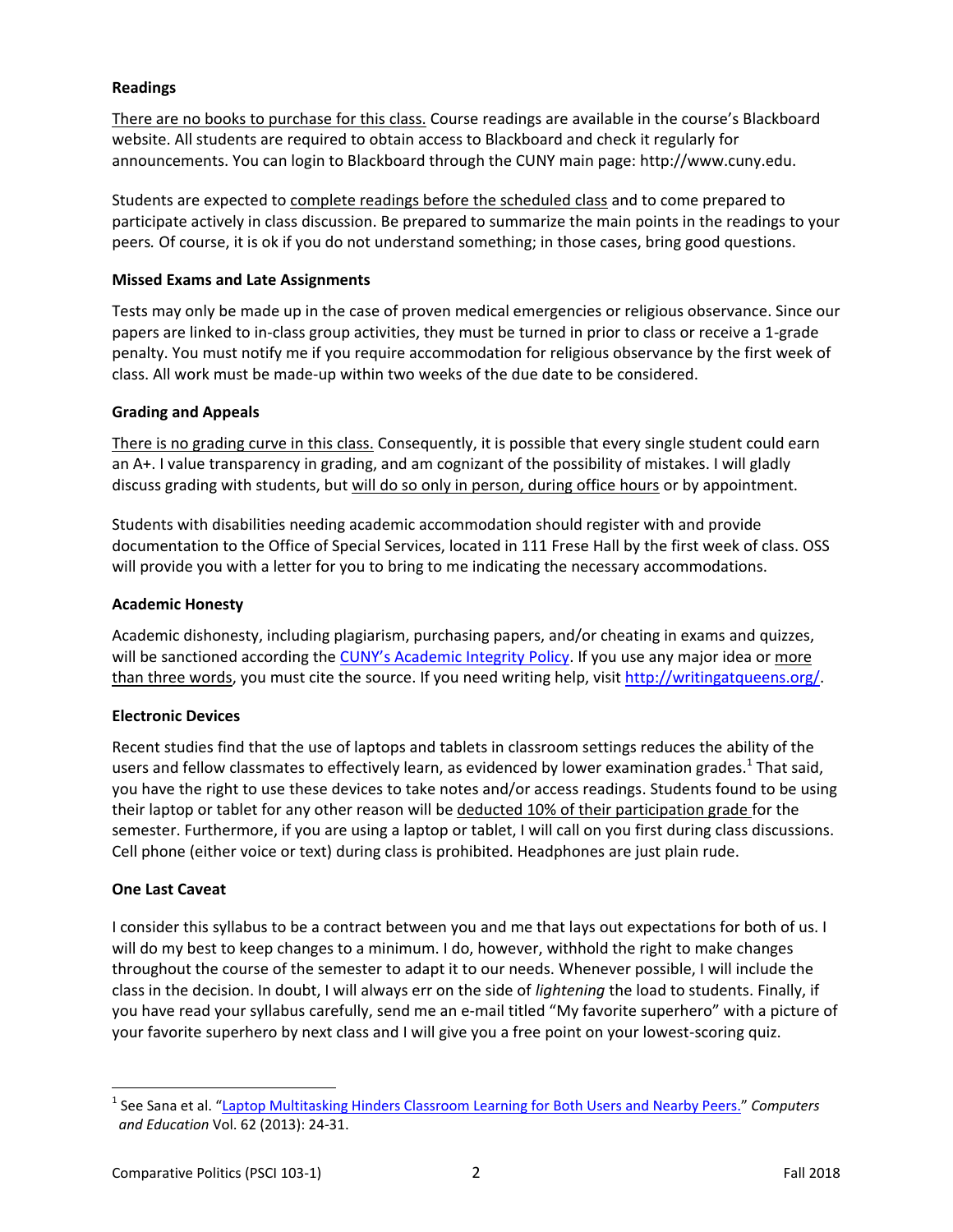### **General Advice**

Succeeding in this course is a direct product of your own effort. Here are some general tips:

- *Do the reading.* Lectures are not a substitute for the readings. Readings provide depth and nuance to the topics we study and are chance for you to actively participate in your own learning.
- *Read critically*: Focus on the big picture to glean the main arguments in the texts. Think about the logic of the arguments and draw linkages and contrasts among the texts. This is a course about *comparative* politics, so think comparatively.
- *Come to class*. Lectures will break down and highlight the main take-home points in the readings. At the same time, lectures go beyond the readings and help you make broader connections.
- *Participate*. Don't be passive receivers of information. Be active in your own education. Feel free to interrupt me with questions or comments. Don't let me move on to another topic if you are not ready.
- *Be respectful*. Especially to each other, but also to me. This includes keeping a civil tone during class discussions and listening attentively when your peers speak.
- *Enjoy yourself.* College is fun. Remember to stop and smell the roses.

# **Course Schedule:**

Aug 28 (Tue) Course Introduction

### **The State**

| Aug 30 (Thu) | What is the state?                                                                                                                                                                                                           |
|--------------|------------------------------------------------------------------------------------------------------------------------------------------------------------------------------------------------------------------------------|
|              | Strochlic, Nina. 2014. "Welcome to Sealand: a Sovereign Nation." The Daily Beast, Feb 20.                                                                                                                                    |
|              | Samuels. pp. 29-39.                                                                                                                                                                                                          |
| Sep 4 (Tue)  | "Early" States in Europe                                                                                                                                                                                                     |
|              | Tilly, Charles. 1985. "War Making and State making as Organized Crime." in Peter Evans,<br>Dietrich Rueschemeyer, and Theda Skocpol, eds, Bringing the State Back In. Cambridge:<br>Cambridge University Press. pp. 169-186. |
|              | Hubbard, Ben. 2015. "ISIS Promise of Statehood Falling Far Short, Ex-Residents Say." The<br>New York Times, December 1.                                                                                                      |
| Sep 6 (Thu)  | "Late" States in the Developing World                                                                                                                                                                                        |
|              | Evans, Peter. 1989. "Predatory, Developmental, and Other Apparatuses: A Comparative<br>Political Economy Perspective on the Third World State," Sociological Forum 4(4): 561-<br>587. **Read only: pp.561-3, 569-581.**      |
|              | Lebas, Adrienne. 2016. "This Research from Nigeria Shows Us How a Government Can<br>Build a Tax Base." The Washington Post - Monkey Cage. April 15.                                                                          |
| Sep 11 (Tue) | --No Class--                                                                                                                                                                                                                 |
| Sep 13 (Thu) | <b>Failing States</b>                                                                                                                                                                                                        |
|              | The Economist. 2011. "Failed States: Where Life is Cheap and Talk is Loose."                                                                                                                                                 |
|              | Harper, Mary. 2017. "How Do You Solve a Problem Like Somalia?" BBC.com, May 11.                                                                                                                                              |
|              | Gettleman, Jeffrey. 2017. "War Consumes South Sudan, a Young Nation Cracking Apart."<br>New York Times, March 4.                                                                                                             |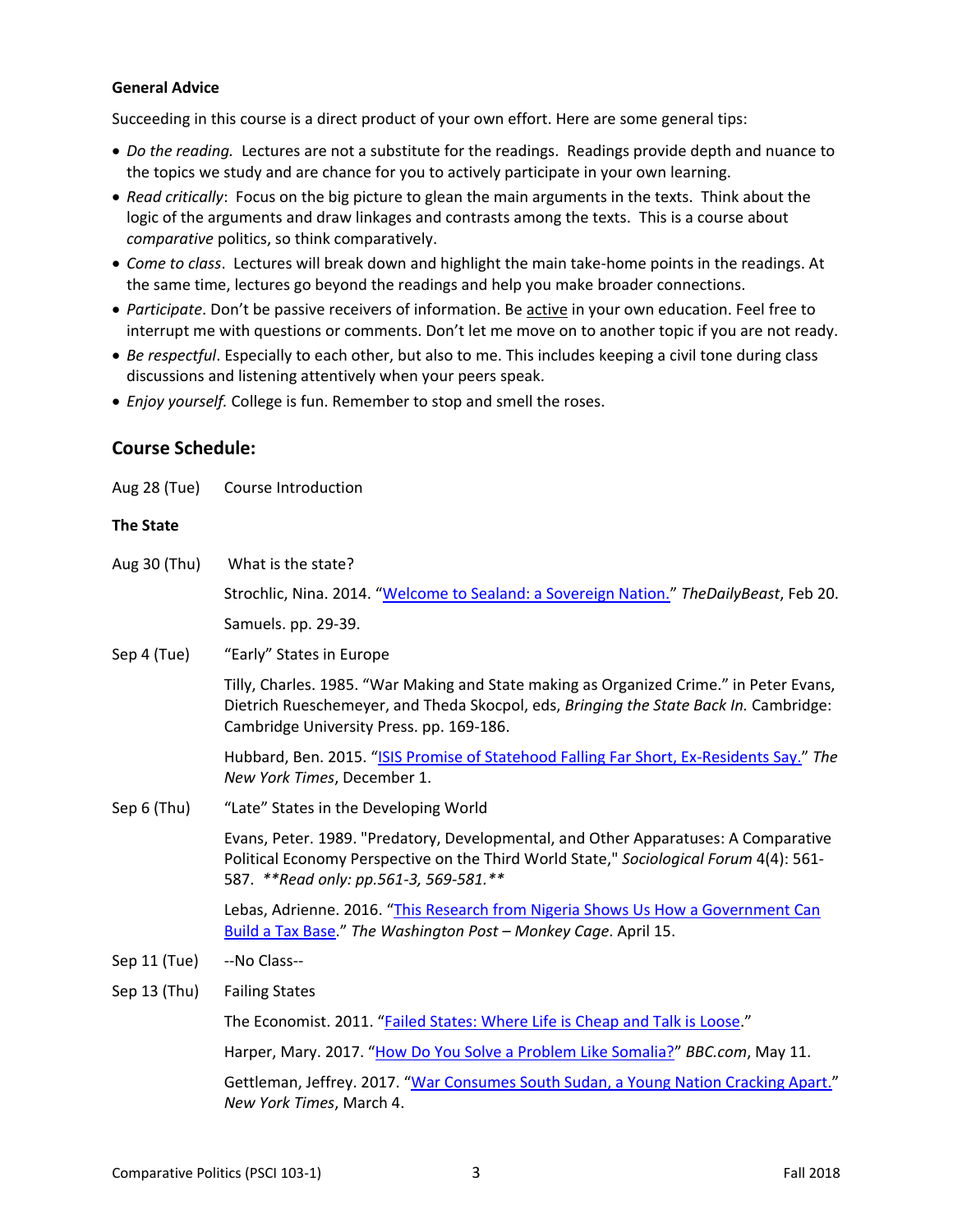#### **\*\* QUIZ 1 DUE FRIDAY, SEP 14, END OF DAY (BLACKBOARD) \*\***

Sep 18 (Tue) --No Class--

#### **Political Regimes & Transitions**

| Sep 20 (Thu) | Introduction to Regimes & Democracy                                                               |                                                                                        |  |
|--------------|---------------------------------------------------------------------------------------------------|----------------------------------------------------------------------------------------|--|
|              | Samuels. pp. 59-65.                                                                               |                                                                                        |  |
|              | Journal of Democracy, 2(3): 75-88.                                                                | Schmitter, Philippe, and Terry Lynn Karl. 1991. "What Democracy Is and Is Not."        |  |
| Sep 25 (Tue) | Non-Democracies                                                                                   | ** ASSIGNMENT 1 DUE (Upload Before Class)**                                            |  |
|              | Delisle, Guy. 2005. Pyongyang: A Journey in North Korea. Montreal: Drawn & Quarterly.             |                                                                                        |  |
|              | Delisle, Guy. 2008. Burma Chronicles. Montreal: Drawn & Quarterly. [Excerpts]                     |                                                                                        |  |
| Sep 27 (Thu) | Non-Democracies (continued)                                                                       |                                                                                        |  |
|              | Samuels. Chapter 4. (pp. 91-114)                                                                  |                                                                                        |  |
|              | The Economist. 2017. "What North Koreans Learn From Their Smartphones." August 10.                |                                                                                        |  |
|              | State Overwhelms Daily Life." The Wall Street Journal, December 19.                               | Chin, Josh and Clément Bürge. 2017. "Twelve Days in Xinjiang: How China's Surveillance |  |
| Oct 2 (Tue)  | <b>Regime Transitions</b>                                                                         |                                                                                        |  |
|              | Samuels. Chapter 5. "Regime Change." (pp.120-144).                                                |                                                                                        |  |
|              | November 28.                                                                                      | The Economist. 2015. "From Dictatorship to Democracy: The Road Less Travelled."        |  |
| Oct 4 (Thu)  | Hybrid Regimes & Democratic Retrenchment                                                          |                                                                                        |  |
|              | Diamond, Larry. 2002. "Thinking About Hybrid Regimes." Journal of Democracy, 13(2):<br>$21 - 35.$ |                                                                                        |  |
|              | The Economist. 2018. "After Decades of Triumph, Democracy Is Losing Ground," Jun 14.              |                                                                                        |  |
| Oct 9 (Tue)  | Catch-up Day & Student-Led Review                                                                 | ** QUIZ #2 (In Class)**                                                                |  |
| Oct 11 (Thu) | $**$ MIDTEDM EVAM $**$ (in close)                                                                 |                                                                                        |  |

Oct 11 (Thu) \*\* **MIDTERM EXAM \*\*** (in class)

## **Political Institutions**

Oct 16 (Tue) Introduction to Institutions

Gould-Davies, Nigel. 2016. "[Why Thailand just voted on another constitution](https://www.washingtonpost.com/news/monkey-cage/wp/2016/08/08/why-thailand-just-voted-on-another-constitution-and-why-this-matters-to-democracies-elsewhere/) - and why [this matters to democracies elsewhere.](https://www.washingtonpost.com/news/monkey-cage/wp/2016/08/08/why-thailand-just-voted-on-another-constitution-and-why-this-matters-to-democracies-elsewhere/)" *Washington Post – Monkey Cage,* August 8.

Berinzon, Maya and Ryan Briggs. 2017. "[60 Years Later, Are Colonial-Era Laws Holding](https://www.washingtonpost.com/news/monkey-cage/wp/2017/01/20/60-years-later-are-colonial-era-laws-holding-africa-back/)  [Africa Back?](https://www.washingtonpost.com/news/monkey-cage/wp/2017/01/20/60-years-later-are-colonial-era-laws-holding-africa-back/)" *Washington Post – Monkey Cage,* January 20.

Oct 18 (Thu) Executive – Legislative Systems

Samuels. pp. 66, 69-79.

Carey, John. 2016. ["Strong Presidents May Threaten Democracy. Luckily, We Don't Have](https://www.washingtonpost.com/news/in-theory/wp/2016/01/14/strong-presidencies-may-threaten-democracy-luckily-we-dont-have-one/)  [One.](https://www.washingtonpost.com/news/in-theory/wp/2016/01/14/strong-presidencies-may-threaten-democracy-luckily-we-dont-have-one/)" *Washington Post – Monkey Cage,* January 14.

Castle, Stephen. 2017. "[Theresa May Battles to Hold On as U.K. Prime Minister.](https://www.nytimes.com/2017/06/12/world/europe/uk-theresa-may-britain.html)" *The New York Times*, June 12.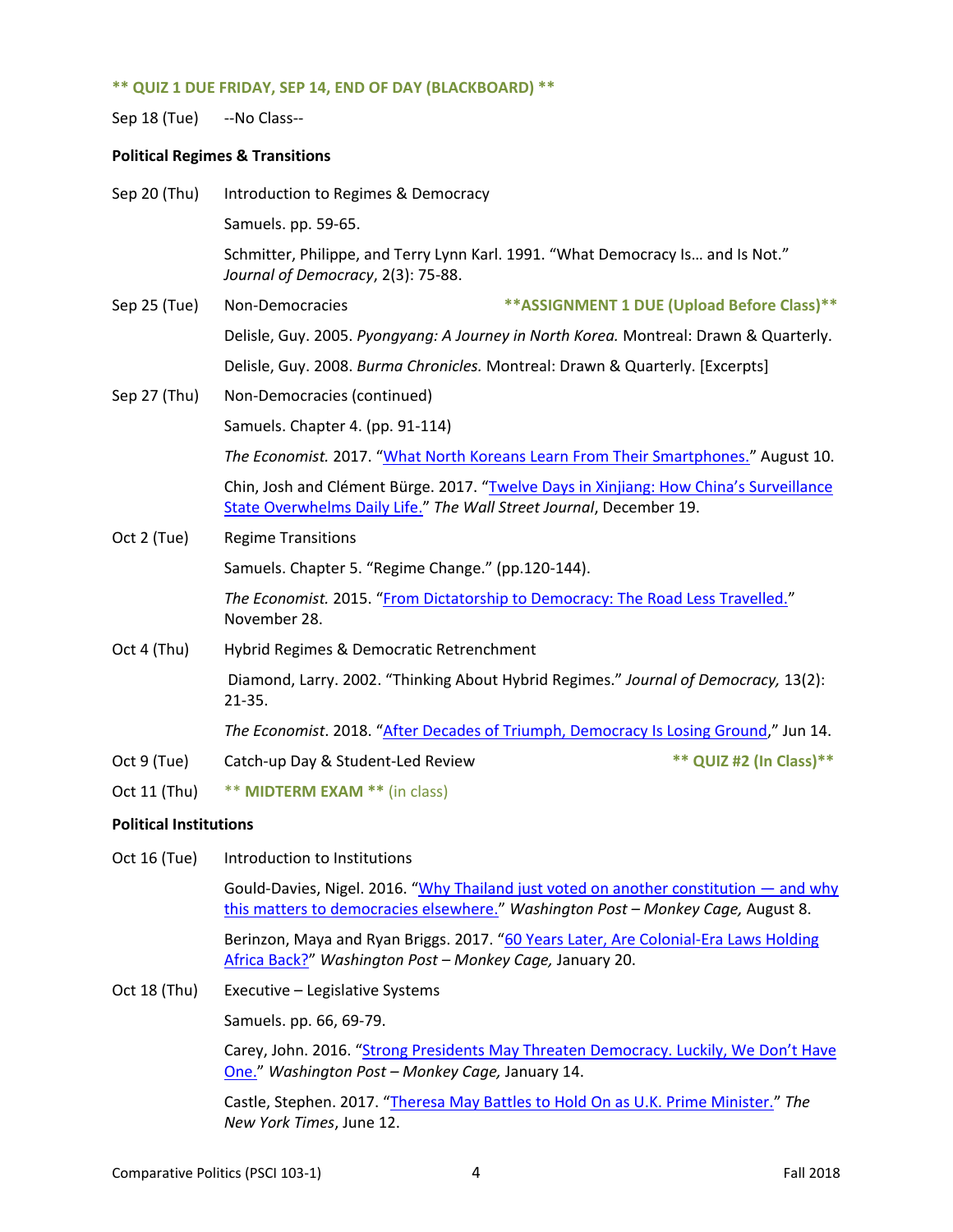Oct 23 (Tue) Electoral and Party Systems

Samuels. pp.79-87 & 246-253.

Oct 25 (Thu) Electoral & Party Systems (continued)

Lloyd, Ryan and Carlos Oliveira. 2016. "How Brazil's Electoral System Led the Country [Into Political Crisis](https://www.washingtonpost.com/news/monkey-cage/wp/2016/05/25/how-brazils-electoral-system-led-the-country-into-political-crisis/)." *Washington Post – Monkey Cage,* May 25.

Grofman, Bernard and German Feierherd. 2017. "[The US Could Be Free of](https://www.washingtonpost.com/news/monkey-cage/wp/2017/08/07/the-supreme-court-will-soon-consider-gerrymandering-heres-how-changes-in-redistricting-could-reduce-it/)  [Gerrymandering. Here's How Other Countries Do Redistricting."](https://www.washingtonpost.com/news/monkey-cage/wp/2017/08/07/the-supreme-court-will-soon-consider-gerrymandering-heres-how-changes-in-redistricting-could-reduce-it/) *Washington Post – Monkey Cage,* August 7.

Oct 30 (Tue) Federalism

Samuels. pp. 67-69.

Stepan, Alfred C. 1999. "Federalism and Democracy: Beyond the US Model," *Journal of Democracy*, 10(4): 19-34.

Healy, Jack. 2014. ["Up Early and in Line for a Marijuana Milestone in Colorado,](http://www.nytimes.com/2014/01/02/us/colorado-stores-throw-open-their-doors-to-pot-buyers.html)" *The New York Times*, January 1.

Nov 1 (Thu) Participatory Governance

Fung, Archon. 2015. "Putting the Public Back into Governance: The Challenges of Citizen Participation and Its Future." *Public Administration Review*, 1-10.

Sangha, Soni. 2012. "[Putting In Their Two Cents.](http://www.nytimes.com/2012/04/01/nyregion/for-some-new-yorkers-a-grand-experiment-in-participatory-budgeting.html)" *The New York Times*, March 30.

**\*\* QUIZ 3 DUE FRIDAY, NOV 2, END OF DAY (BLACKBOARD) \*\***

#### **Political Economy**

| Nov 6 (Tue)  | Intro to Political Economy & Development                                                                                                                                                                                                                  |
|--------------|-----------------------------------------------------------------------------------------------------------------------------------------------------------------------------------------------------------------------------------------------------------|
|              | United Nations Development Programme. 2010. Human Development Report 2010. New<br>York: Palmgrave Macmillan. pp. 1-9.                                                                                                                                     |
| Nov 8 (Thu)  | Welfare                                                                                                                                                                                                                                                   |
|              | Goodin, Robert E., Bruce Headey, Ruud Muffels, and Henk-Jan Dirven. 2000. "The Real<br>Worlds of Welfare Capitalism." In Christopher Pierson and Francis G. Castles, Eds., The<br>Welfare State: A Reader. Malden, MA: Blackwell Publishing. pp. 170-189. |
|              | Daley, Suzanne. 2013. "Danes Rethink a Welfare State Ample to a Fault." The New York<br>Times, April 20.                                                                                                                                                  |
|              | Sanger-Katz, Margot. 2018. "Can Requiring People to Work Make them Healthier?" The<br>New York Times - The Upshot, January 11.                                                                                                                            |
| Nov 13 (Tue) | Welfare (continued)                                                                                                                                                                                                                                       |
|              | No additional assigned readings.                                                                                                                                                                                                                          |
| Nov 15 (Thu) | Corruption                                                                                                                                                                                                                                                |
|              | Morris, Stephen D., and Charles H. Blake, Eds. 2012. Corruption and Politics in Latin<br>America: National and Regional Dynamics. Boulder, CO: Lynne Rienner. Ch. 1, pp. 1-27.                                                                            |
|              |                                                                                                                                                                                                                                                           |

*The Economist*. 2015. "[Health Corruption: Patients Bearing Gifts.](http://www.economist.com/news/europe/21647087-central-and-eastern-europe-low-paid-doctors-accept-bribes-and-patients-offer-them-patients-bearing)" March 24.

The Economist. 2016. ["The Panama Papers: A Torrential Leak"](http://www.economist.com/news/international/21696497-huge-trove-documents-has-revealed-secrets-offshore-business-presaging-tougher) April 9.